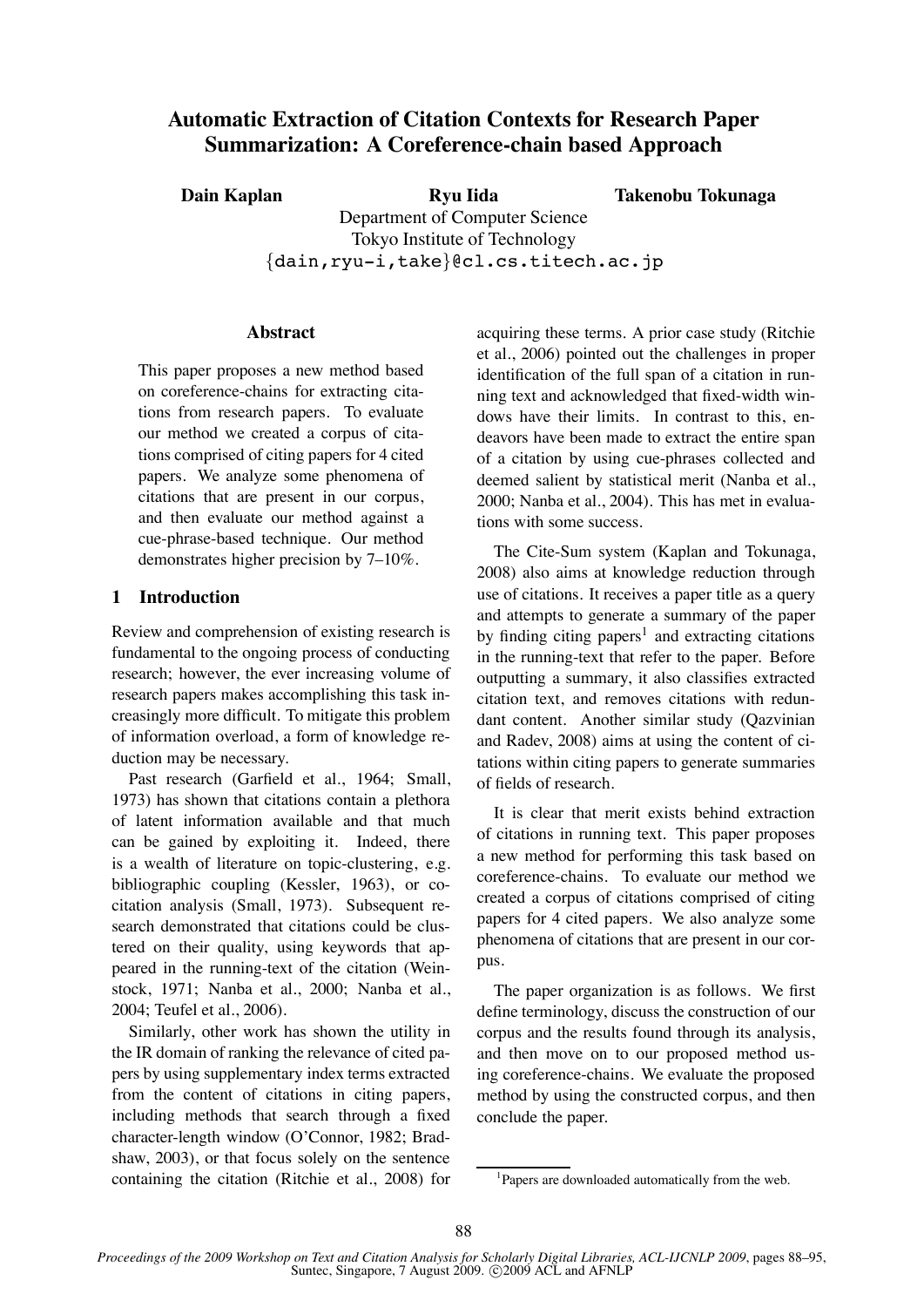## **2 Terminology**

So that we may dispense with convoluted explanations for the rest of this paper, we introduce several terms.

An *anchor* is the string of characters that marks the occurrence of a citation in the running-text of a paper, such as "(Fakeman 2007)" or "[57]".2 The sentence that this anchor resides within is then the *anchor sentence*. The citation continues from before and after this anchor as long as the text continues to refer to the cited work; this block of text may span more than a single sentence. We introduce the *citation-site*, or *c-site* for short, to represent this block of text that discusses the cited work. Since more than once sentence may discuss the cited work, each of these sentences is called a *c-site sentence*. For clarity will also call the anchor the *c-site anchor* henceforth. A *citing paper* contains the c-site that refers to the *cited paper*. Finally, the *reference* at the end of the paper provides details about a c-site anchor (and the c-site).

Figure 1 shows a sample c-site with the c-site anchor wavy-underlined, and the c-site itself italicized; the non-italicized text is unrelated to the csite. The reference for this c-site is also provided below the dotted line. In all subsequent examples, the c-site will be in italics and the current place of emphasis wavy-underlined.

". . . Our area of interest is plant growth. *In past research* (Fakeman et al., 2001), *the relationship between sunlight and plant growth was shown to directly correlate. It was also shown to adhere to simple equations for deducing this relationship, the equation varying by plant.* We propose a method that ..."

............................................ J. Fakeman: Changing Plant Growth Factors during Global Warming. In: *Proceedings of SCANLP 2001*.

Figure 1: A sample c-site and its reference

### **3 Corpus Construction and Analysis**

We created a corpus comprised of 38 papers citing 4 (cited) papers taken from *Computational Linguistics: Special Issue on the Web as Corpus*, Volume 29, Number 3, 2003 as our data set and preprocessed it to automatically mark c-site anchors to facilitate the annotation process. The citing papers were downloaded from CiteSeer-X;<sup>3</sup> see Table 1 for details.

We then proceeded to manually annotate the corpus using SLAT (Noguchi et al., 2008), a browser-based multi-purpose annotation tool. We devised the following guidelines for annotation. Since the tool allows for two types of annotation, namely *segments* that demarcate a region of text, and *links*, that allow an annotator to assign relationships between them, we created four segment types and three link types. Segments were used to mark c-site anchors, c-sites, background information (explained presently), and references. We used the term *background information* to refer to any running-text that elaborates on a c-site but is not strictly part of the c-site itself (refer to Figure 2 for an example). Even during annotation, however, we encountered situations that felt ambiguous, making this a rather contentious issue.

Our corpus had a limited number of background information annotations, or we would likely have experienced more issues. That being said, it is at least important to recognize that such kinds of supplementary content exist (that may not be part of the c-site but is still beneficial to be included), and needs to be considered more in the future.

We then linked each c-site to its anchor, each anchor to its reference, and any background information to the c-site supplemented. We also decided on annotating entire sentences, even if only part of a sentence referred to the cited paper. Table 1 outlines our corpus.

Table 1: Corpus composition

| Paper ID         |  |    | Total |
|------------------|--|----|-------|
| Citing papers    |  |    |       |
| C-sites          |  | 18 | 50    |
| C-site sentences |  |    | OЛ    |

To our knowledge, this is the first corpus constructed in the context of paper summarization related to collections of citing papers.<sup>4</sup>

Analysis of the corpus provided some interesting insights, though a larger corpus is required to confirm the frequency and validity of such phenomena. The more salient discoveries are itemized below. These phenomena may also co-occur.

<sup>&</sup>lt;sup>2</sup>In practice the anchor does not include brackets, though the brackets do signal the start/end of the anchor. This is because multiple anchors may be present at once, e.g. (Fakeman 2007; Noman 2008).

<sup>3</sup> http://citeseerx.ist.psu.edu

<sup>&</sup>lt;sup>4</sup>Though not specific to the task of summarization through use of c-sites, citation corpora have been constructed in the past, e.g. (Teufel et al., 2006).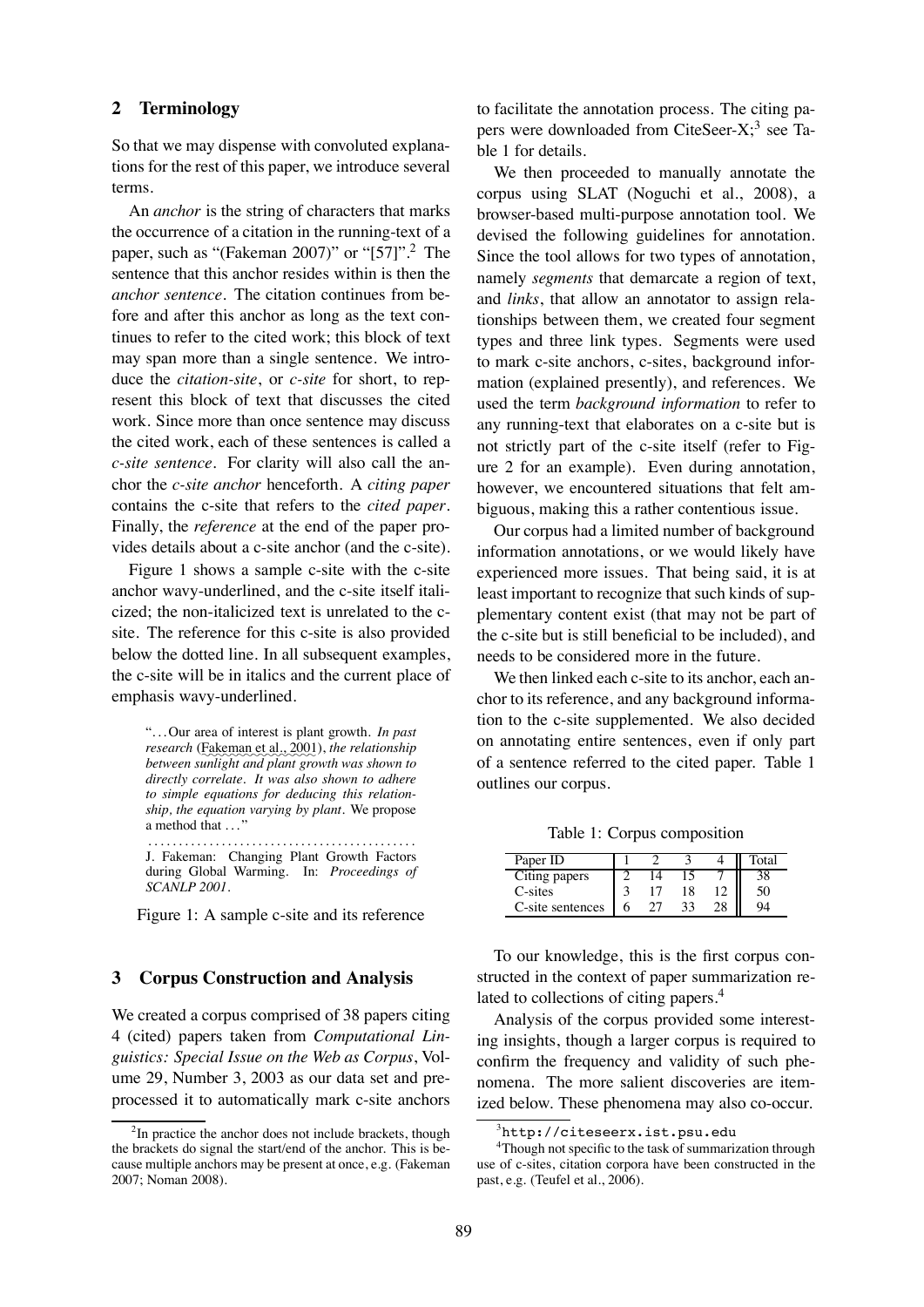**Background Information** Though not strictly part of a c-site, background information may need to be included for the citation to be comprehensible. Take Figure 2 for example (background information is wavy-underlined) for the c-site anchor "(Resnik & Smith 2003)". The authors insert their own research into the c-site (illustrated with wavyunderlines); this information is important for understanding the following c-site sentence, but is not strictly discussing the cited paper. Background information is thus a form of "meta-information" about the c-site.

In well written papers, often the flow of content is gradual, which can make distinguishing background information difficult.

". . .*Resnik and his colleagues (Resnik & Smith 2003) proposed a new approach, STRAND, . . . The databases for parallel texts in several languages with download tools are available from the STRAND webpage. Recently they also applied the same technique for collecting a set of links to monolingual pages identified as Russian by http://www.archive.org, and Internet archiv*ing service. We have evaluated the Russian database produced by this method and identified a number of serious problems with it. *First, it does not identify the time when the page was downloaded and stored in the Internet archive* ..."

Figure 2: A non-contiguous c-site w/ background information (from (Sharoff, 2006))

**Contiguity** C-sites are not necessarily contiguous. We found in fact that authors tend to insert opinions or comments related to their own work with sentences/clauses in between actual csite sentences/clauses, that would be best omitted from the c-site. In Figure 2 the wavy-underlined text shows the author's opinion portion. This creates problems for cue-phrase based techniques, as though they detect the sentence *following* it, they fail on the opinion sentence. Incorporation of a leniency for a gap in such techniques may be possible, but seems more problematic and likely to misidentify c-site sentences altogether.

**Related/Itemization** Authors often list several works (namely, insert several c-site anchors) in the same sentence using connectives. The works may likely be related, and though this may be useful information for certain tasks, it is important to differentiate which material is related to the c-site, and which is the c-site itself.

In Figure 3 the second sentence discusses both

c-site anchors (and should be included in both their c-sites); the first sentence, however, contains two main clauses connected with a connective, each clause a different c-site (one with the anchor "[3]" and one with "[4]"). Sub-clausal analysis is necessary for resolving issues such as these. For our current task, however, we annotated only sentences, and so in this example the second c-site anchor is included in the first.

> ". . . *STRAND system [4] searches the web for* parallel text and [3] extracts translations pairs among anchor texts pointing together to the same webpage. However they all suffered from the lack *of such bilingual resources available on the web* ..."

Figure 3: Itemized c-sites partially overlapping (from (Zhang et al., 2005))

**Nesting** C-sites may be nested. In Figure 4 the nested citation ("[Lafferty and Zhai 2001, Lavrenko and Croft 2001]") *should* be included in the parent one ("[Kraaij et al. 2002]"). The wavyunderlined portion shows the sentence needed for full comprehension of the c-site.

> ". . . ✿✿ *In*✿✿✿✿✿ *recent*✿✿✿✿✿ *years,*✿✿✿*the*✿✿✿*use*✿✿*of*✿✿✿✿✿✿✿✿ *language*✿✿✿✿✿✿ *models* ✿✿ *in* IR has been a great success [Lafferty and Zhai ✿✿✿✿ *2001,*✿✿✿✿✿✿✿✿ *Lavrenko*✿✿✿✿ *and*✿✿✿✿✿ *Croft*✿✿✿✿✿✿ *2001]. It is possible to extend the approach to CLIR by integrating a translation model. This is the approach proposed in [Kraaij et al. 2002]* ..."

Figure 4: Separate c-site anchors does not mean separate c-sites (from (Nie, 2002))

**Aliases** Figure 5 demonstrates another issue: aliasing. The author redefines how they cite the paper, in this case using the acronym "K&L".

". . . *To address the data-sparsity issue, we employed the technique used in Keller and Lapata (2003, K&L) to get a more robust approximation of predicate-argument counts.* K&L use this *technique to obtain frequencies for predicateargument bigrams that were unseen in a given corpus, showing that the massive size of the web outweighs the noisy and unbalanced nature of searches performed on it to produce statistics that correlate well with corpus data* ..."

Figure 5: C-Site with Aliasing for anchor "Keller and Lapata (2003, K&L)" (from (Kehler, 2004))

# **4 Coreference Chain-based Extraction**

Some of the issues found in our corpus, namely identification of background information, noncontiguous c-sites, and aliases, show promise of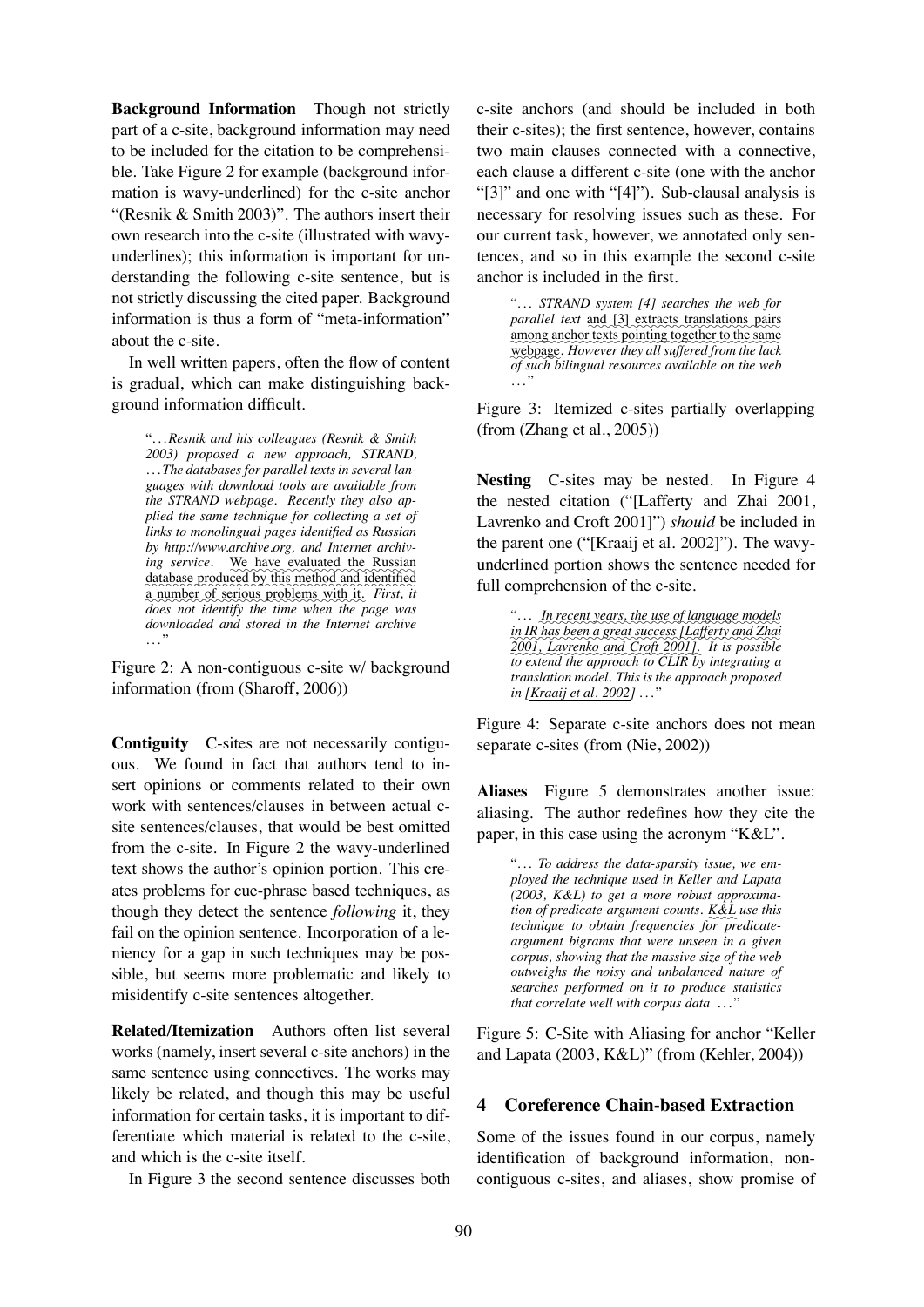|  | Table 2: Evaluation results for coreference resolution against the MUC-7 formal corpus. |  |  |  |
|--|-----------------------------------------------------------------------------------------|--|--|--|
|  |                                                                                         |  |  |  |

|                       | MUC-7 Task |       |       | Sentence Eval.    |       |       |  |
|-----------------------|------------|-------|-------|-------------------|-------|-------|--|
| System Setting        |            |       |       |                   |       |       |  |
| All Features          | 35.71      | 74.71 | 48.33 | $\parallel$ 36.27 | 80.49 | 50.00 |  |
| w/o SOON_STR_MATCH    | 48.35      | 83.81 | 61.32 | 48.35             | 88.00 | 62.41 |  |
| w/o COSINE_SIMILARITY | 46.70      | 82.52 | 59.65 | 46.70             | 86.73 | 60.71 |  |

resolution with coreference-chains. This is because coreference-chains match noun phrases that appear with other noun phrases to which they refer, a characteristic present in these three categories. On the other hand, cue-phrases do not detect any c-site sentence that does not use keywords (e.g. "In addition"). In the following section we discuss our implementation of a coreference chain-based extraction technique, and how we then applied it to the c-site extraction task. An analysis of the results then follows.

#### **4.1 Training the Coreference Resolver**

To create and train our coreference resolver, we used a combination of techniques as outlined originally by (Soon et al., 2001) and subsequently extended by (Ng and Cardie, 2002). Mimicking their approaches, we used the corpora provided for the MUC-7 coreference resolution task (LDC2001T02, 2001), which includes sets of newspaper articles, annotated with coreference relations, for both training and testing. They also outlined a list of features to extract for training the resolver to recognize the coreference relations. Specifically, (Soon et al., 2001) established a list of 12 features that compare a given anaphor with a candidate antecedent, e.g. gender agreement, number agreement, both being pronouns, both part of the same semantic class (i.e. WordNet synset hyponyms/hypernyms), etc.

For training the resolver, a corpus annotated with anaphors and their antecedents is processed, and pairs of anaphor and candidate antecedents are created so as to have only one positive instance per anaphor (the annotated antecedent). Negative examples are created by taking all occurrences of noun phrases that occur *between* the anaphor and its antecedent in the text. The antecedent in these steps is also always considered to be to the left of, or preceding, the anaphor; cataphors are not addressed in this technique.

We implemented, at least minimally, all 12 of these features, with a few additions of what (Ng and Cardie, 2002) hand selected as being most

salient for increased performance. We also extended this list by adding a cosine-similarity metric between two noun phrases; it uses bag-ofwords to create a vector for each noun phrase (where each word is a term in the vector) to compute their similarity. The intuition behind this is that noun phrases with more similar surface forms should be more likely to corefer.

We further optimized string recognition and plurality detection for handling citation-strings. See Table 3 for the full list of our features. While both (Soon et al., 2001) and (Ng and Cardie, 2002) induced decision trees (C5 and C4.5, respectively) we opted for using an SVM-based approach instead (Vapnik, 1998; Joachims, 1999). SVMs are known for being reliable and having good performance.

#### **4.2 Evaluating the Coreference Resolver**

We ran our trained SVM classifier against the MUC-7 formal evaluation corpus; the results are shown in Table 2.

The results using all features listed in Table 3 are inferior to those set forth by (Soon et al., 2001; Ng and Cardie, 2002); likely this is due to poorer selection of features. Upon analysis, it seems that half of the misidentified antecedents were still chosen within the correct sentence and more than 10% identified the proper antecedent, but selected the entire noun phrase (when that antecedent was marked as, for example, only its head); the majority of these cases involved the antecedent being only one sentence away from the anaphor. Since the former seemed suspect of a partial string matching feature, we decided to re-run the tests first excluding our implementation of the SOON STR MATCH feature, and then our COSINE SIMILARITY feature. The results for this are shown in Table 2. It can be seen that using either of the two string comparison features works substantially better than with both of them in tandem, with the COSINE SIMILARITY feature showing signs of overall better performance which is competitive to (Soon et al.,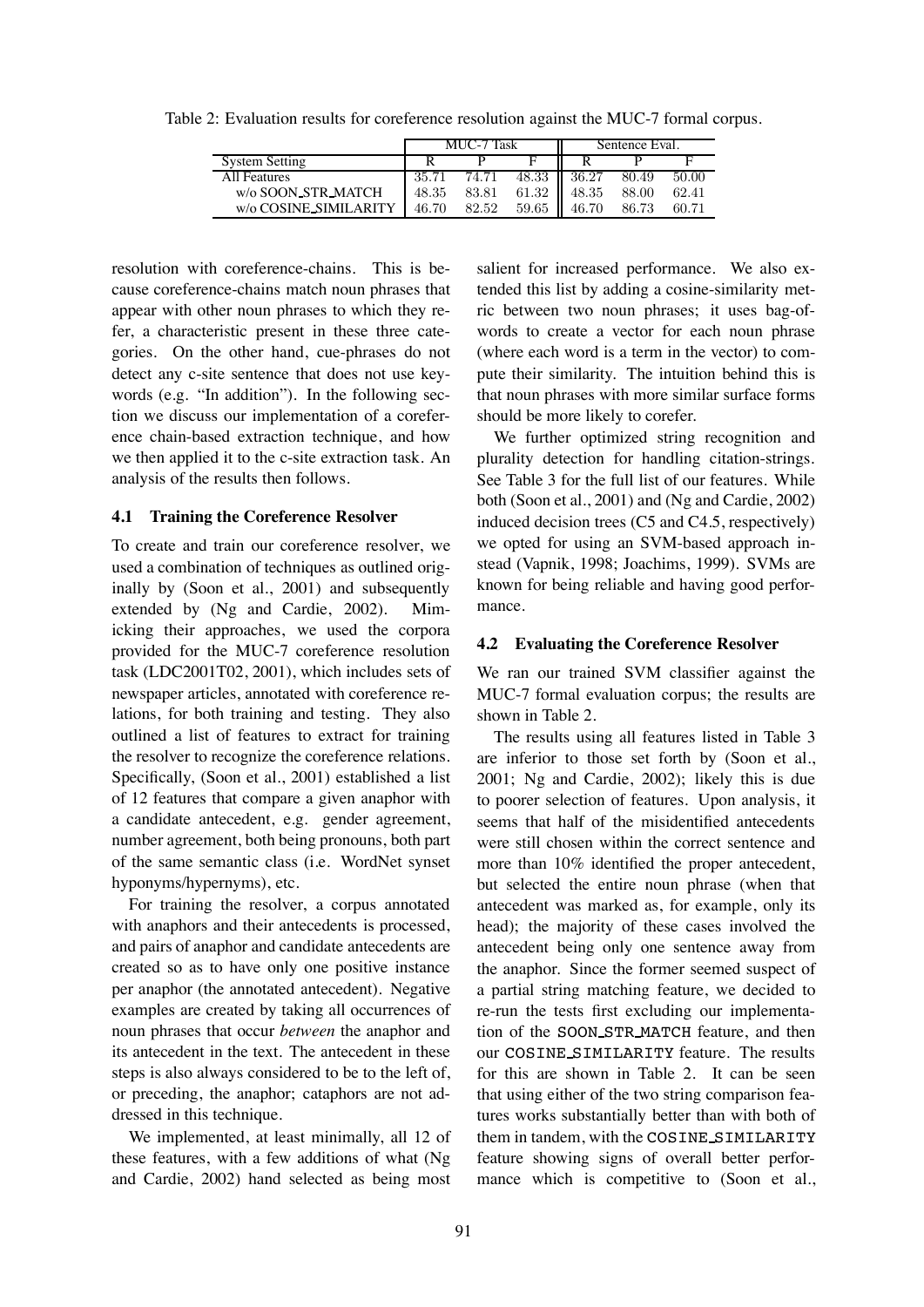| Feature                         | Possible Values | Brief Description (where necessary)                                                                                                                                                                                                                               |
|---------------------------------|-----------------|-------------------------------------------------------------------------------------------------------------------------------------------------------------------------------------------------------------------------------------------------------------------|
| <b>ANAPHOR_IS_PRONOUN</b>       | T/F             |                                                                                                                                                                                                                                                                   |
| <b>ANAPHOR IS INDEFINITE</b>    | T/F             |                                                                                                                                                                                                                                                                   |
| <b>ANAPHOR IS DEMONSTRATIVE</b> | T/F             |                                                                                                                                                                                                                                                                   |
| <b>ANTECEDENT IS PRONOUN</b>    | T/F             |                                                                                                                                                                                                                                                                   |
| <b>ANTECEDENT IS EMBEDDED</b>   | T/F             | Boolean indicating if the candidate antecedent is within another<br>NP.                                                                                                                                                                                           |
| <b>SOON STR MATCH</b>           | T/F             | As per (Soon et al., 2001). Articles and demonstrative pronouns<br>removed before comparing NPs. If any part of the NP matches<br>between candidate and anaphor set to true (T); false otherwise.                                                                 |
| <b>ALIAS_MATCH</b>              | T/F             | Creates abbreviations for organizations and proper names in an<br>attempt to find an alias.                                                                                                                                                                       |
| <b>BOTH_PROPER_NAMES</b>        | T/F             |                                                                                                                                                                                                                                                                   |
| <b>BOTH_PRONOUNS</b>            | $T/F/-$         |                                                                                                                                                                                                                                                                   |
| NUMBER_AGREEMENT                | $T/F$ /-        | Basic morphological rules applied to the words to see if they are<br>plural.                                                                                                                                                                                      |
| <b>COSINE SIMILARITY</b>        | <b>NUM</b>      | A cosine similarity score between zero and one is applied to the<br>head words of each NP.                                                                                                                                                                        |
| <b>GENDER AGREEMENT</b>         | $T/F$ /-        | If the semantic class is Male or Female, use that gender, other-<br>wise if a salutation is present, or lastly set to Unknown.                                                                                                                                    |
| SEMANTIC CLASS AGREEMENT        | $T/F$ /-        | Followed (Soon et al., 2001) specifications for using basic<br>WordNet synsets, specifically: Female and Male belonging to<br>Person, Organization, Location, Date, Time, Money, Percent<br>belonging to Object. Any other semantic classes mapped to<br>Unknown. |

Table 3: Features used for coreference resolution.

2001; Ng and Cardie, 2002). We exclude the SOON STR MATCH feature in the following experiments.

However, the MUC-7 task measures the ability to identity the proper antecedent from a list of candidates; the c-site extraction task is less ambitious in that it must only identify if a sentence contains the antecedent, not which noun phrase it is. When we evaluate our resolver using these loosened conditions it is expected that it will perform better.

To accomplish this we reevaluate the results from the resolver in a sentence-wise manner; we group the test instances by anaphor, and then by sentence. If any noun phrase within the sentence is marked as positive when there is in fact a positive noun phrase in the sentence, the sentence is marked as correct, and incorrect otherwise. The results in Table 2 for this simplified task show an increase in recall, and subsequently F-measure. The numbers for the loosened constraints evaluation are counted by sentence; the original is counted by noun phrase only.

Our system also generates many fewer training instances than the previous research, which we attribute to a more stringent noun phrase extraction procedure, but have not investigated thoroughly yet.

# **4.3 Application to the c-site extraction task**

As outlined above, we used the resolver with the loosened constraints, namely evaluating the sentence a potential antecedent is in as likely or not, and not which noun phrase within the sentence is the actual antecedent. Using this principle as a base, we devised an algorithm for scanning sentences around a c-site anchor sentence to determine their likelihood of being part of the c-site. The algorithm, shown in simplified form in Figure 6, is described below.

Starting at the beginning of a c-site anchor sentence AS, scan left-to-right; for every noun phrase encountered within AS, begin a right-toleft sentence-by-sentence search; prepend any sentence S containing an antecedent above a certain likelihood THRESHOLD, until DISTANCE sentences have been scanned and no suitable candidate sentences have been found. We set the likelihood score to 1.0, tested ad-hoc for best results, and the distance-threshold to 5 sentences, having noted in our corpus that no citation is discontinuous by more than 4.

In a similar fashion, the algorithm then proceeds to scan text following AS; for every noun phrase NP encountered (moving left-to-right), begin a right-to-left search for a suitable antecedent. If a sentence is not evaluated above THRESHOLD,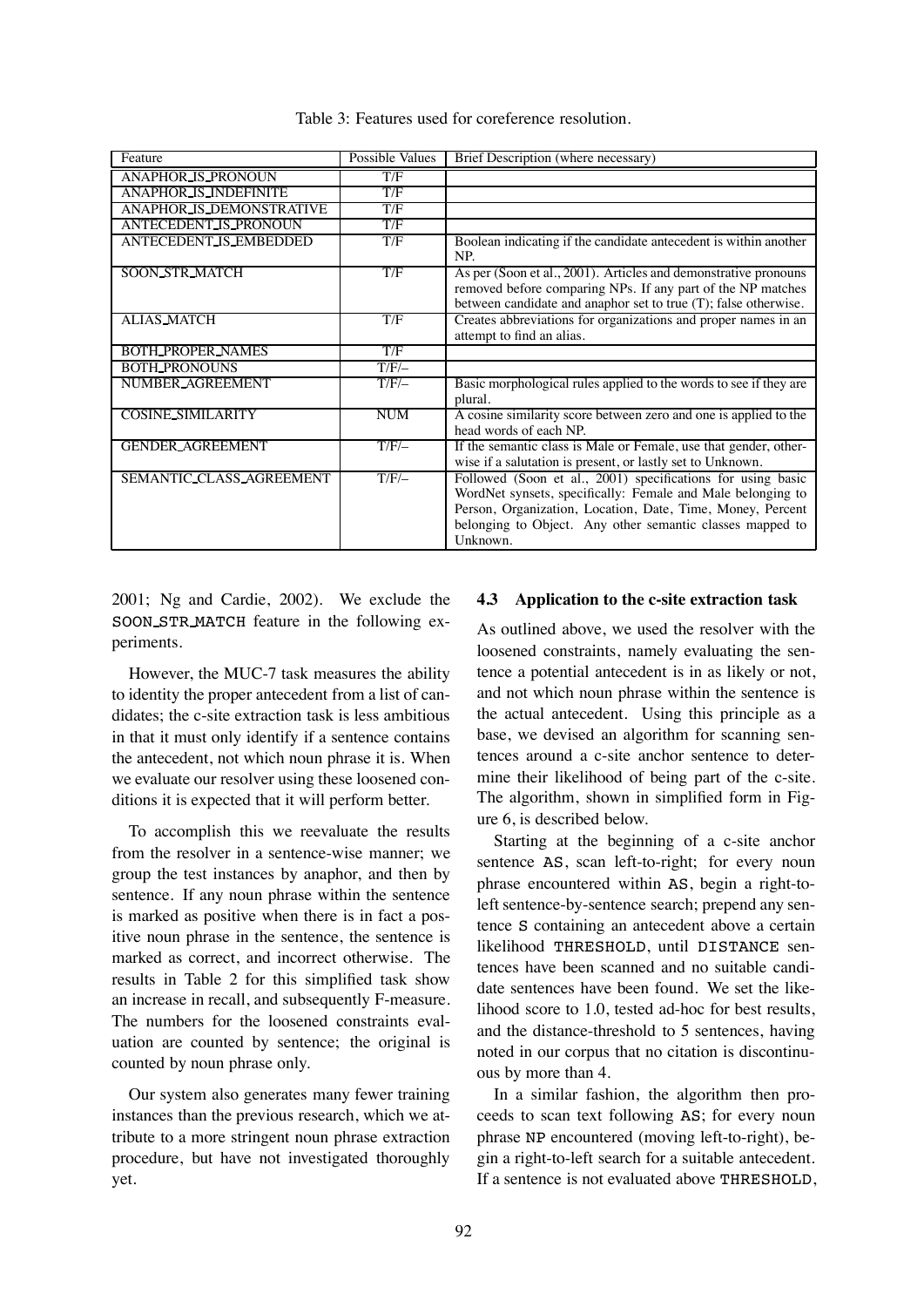Table 4: Evaluation results for c-site extraction w/o background information

|                              | Sentence (Micro-average) |      |      | C-site (Macro-average) |      |      |  |
|------------------------------|--------------------------|------|------|------------------------|------|------|--|
| Method                       | R                        |      |      |                        |      | F    |  |
| Baseline 1 (anchor sentence) | 53.2                     | 100  | 69.4 | 74.6                   | 100  | 85.5 |  |
| Baseline 2 (random)          | 75.5                     | 58.2 | 65.7 | 87.4                   | 71.2 | 78.5 |  |
| Cue-phrases (CP)             | 64.9                     | 64.9 | 64.9 | 84.0                   | 80.9 | 82.4 |  |
| Coref-chains (CC))           | 64.9                     | 74.4 | 69.3 | 81.0                   | 87.2 | 84.0 |  |
| CP/CC Union                  | 74.5                     | 58.8 | 65.7 | 88.4                   | 75.0 | 81.1 |  |
| CP/CC Intersection           | 55.3                     | 91.2 | 69.0 | 76.6                   | 95.7 | 85.1 |  |

```
set CSITE to AS
pre:
foreach NP in AS
  foreach sentence S preceding AS
    if DISTANCE > MAX-DIST goto post
    if likelihood > THRESHOLD then
      set CSITE to S + CSITE
      reset DISTANCE
    end
  end
end
post:
foreach sentence S after AS
  foreach NP in S
    foreach sentence S2 until S
      if DISTANCE > MAX-DIST stop
      if S2 has link then
        if likelihood > THRESHOLD then
          set S2 has link
        end
      end
    end
  end
end
```
Figure 6: Simplified c-site extraction algorithm using coreference-chains

it will be ignored when the algorithm backtracks to look for candidate noun phrases for a subsequent sentence, thus preserving the coreferencechain and preventing additional spurious chains. If more than DISTANCE sentences are scanned without finding a c-site sentence, the process is aborted and the collection of sentences returned.

### **4.4 Experiment Setup**

To evaluate our coreference-chain extraction method we compare it with a cue-phrases technique (Nanba et al., 2004) and two baselines. Baseline 1 extracts only the c-site anchor sentence as the c-site; baseline 2 includes sentences before/after the c-site anchor sentence as part of the c-site with a  $50/50$  probability  $-$  it tosses a coin for each consecutive sentence to decide its inclusion. We also created two hybrid meth-

ods that combine the results of the cue-phrases and coreference-chain techniques, one the union of their results (includes the extracted sentences of both methods), and the other the intersection (includes sentences only for which both methods agree), to measure their mutual compatibility.

The annotated corpus provided the locations of c-site anchors for the cited paper within the citing paper's running-text. We then compared the extracted c-sites of each method to the c-sites of the annotated corpus.

#### **4.5 Evaluation**

The results of our experiments are presented in Table 4. We evaluated each method as follows. Recall and precision were measured for a c-site based on the number of extracted sentences; if an extracted sentence was annotated as part of the c-site, it counted as correct, and if an extracted sentence was not part of a c-site, incorrect; sentences annotated as being part of the c-site not extracted by the method counted as part of the total sentences for that c-site. As an example, if an annotated csite has 3 sentences (including the c-site anchor sentence), and the evaluated method extracted 2 of these and 1 incorrect sentence, then the recall for this c-site using this method would be 2*/*3, and the precision  $2/(2 + 1)$ .

Since the evaluation is inherently sentencebased, we provide two averages in Table 4. The micro-average is for sentences across all c-sites; in other words, we tallied the correct and incorrect sentence count for the whole corpus and then divided by the total number of sentences (94). This average provides a clearer picture on the efficacy of each method than does the macro-average. The macro-average was computed per c-site (as explained above) and then averaged over the total number of c-sites in the corpus (50).

With the exception of a 3% lead in macroaverage recall, coreference-chains outperform cue-phrases in every way. We can see a substan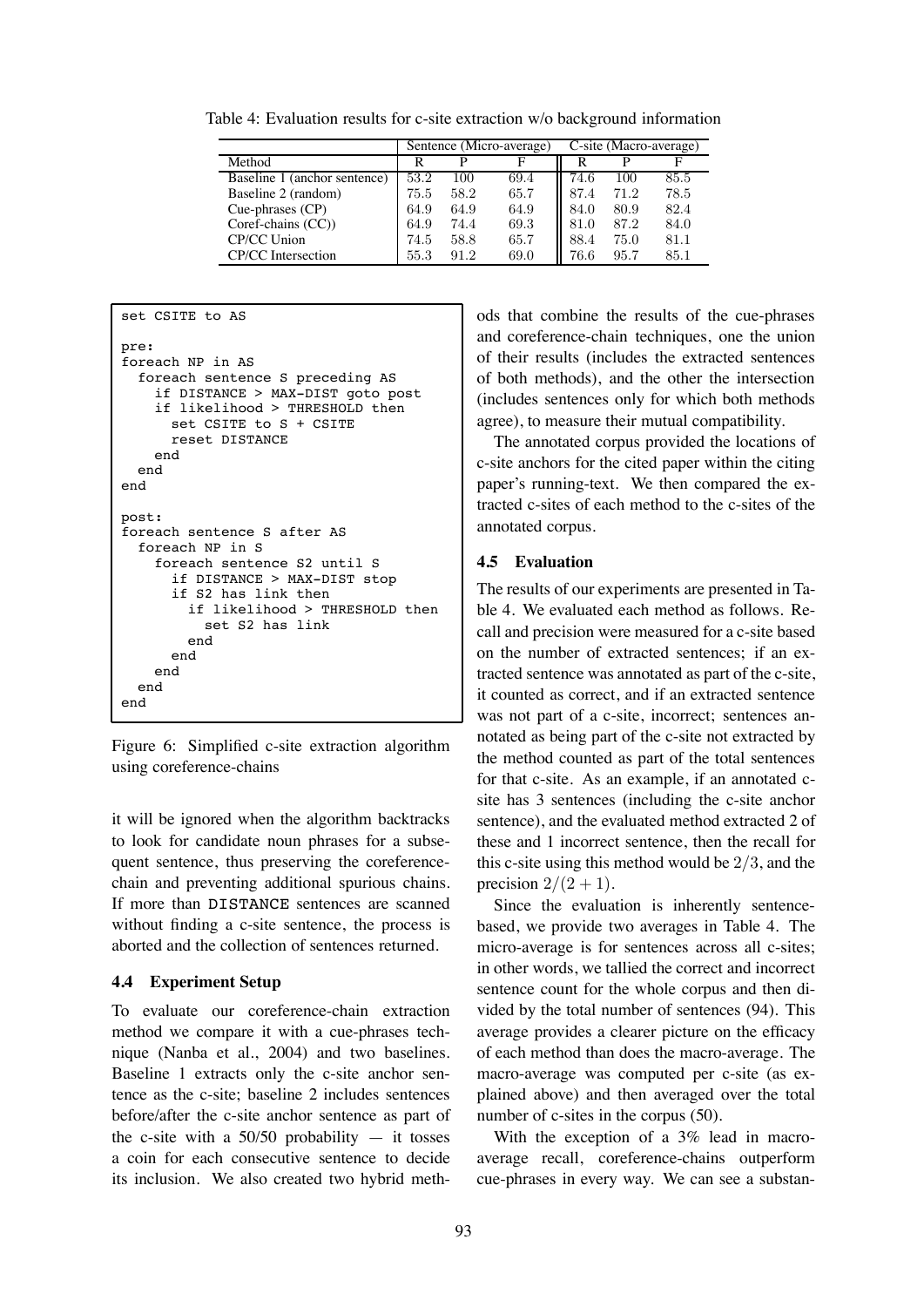tial difference in micro-average precision (74.4 vs. 64.9), which results in nearly a 5% higher F-measure. The macro-average precision is also higher by more than 6%. It matches more and misses far less. The loss in the macro-average recall can be attributed to the coreference-chain method missing one of two sentences for several c-sites, which would lower its overall recall score; keep in mind that since in the macro-average all csites are treated equally, even large c-sites in which the coreference-chain method performs well, such an advantage will be reduced with averaging and is therefore misleading.

Baseline 2 performed as expected, i.e. higher than baseline 1 for recall. Looking only at Fmeasures for evaluating performance in this case is misleading. This is particularly the case because precision is more important than recall — we want accuracy. Coreference-chains achieved a precision of over 87.2 compared to the 71.2 of baseline 2.

The combined methods also showed promise. In particular, the intersection method had very high precision (91.2 and 95.7), and marginally managed to extract more sentences than baseline 1. The union method has more conservative scores.

We also understood from our corpus that only about half of c-sites were represented by c-site anchor sentences. The largest c-site in the corpus was 6 sentences, and the average 1.8. This means using the c-site anchor sentence alone excludes on average about half of the valuable data.

These results are promising, but a larger corpus is necessary to validate the results presented here.

# **5 Conclusions and Future Work**

The results demonstrate that a coreference-chainbased approach may be useful to the c-site extraction task. We can also see that there is still much work to be done. The scores for the hybrid methods also indicate potential for a method that more tightly couples these two tasks, such as Rhetorical Structure Theory (RST) (Thompson and Mann, 1987; Marcu, 2000). Though it has demonstrated superior performance, coreference resolution is not a light-weight task; this makes real-time application more difficult than with cuephrase-based approaches.

Our plans for future work include the construction of a larger corpus of c-sites, investigation of other features for improving our coreference resolver, and applying RST to c-site extraction.

### **Acknowledgments**

The authors would like to express appreciation to Microsoft for their contribution to this research by selecting it as a recipient of the 2008 WEBSCALE Grant (Web-Scale NLP 2008, 2008).

#### **References**

- Shannon Bradshaw. 2003. Reference directed indexing: Redeeming relevance for subject search in citation indexes. In *Proceedings of the 7th ECDL*, pages 499–510.
- Eugene Garfield, Irving H. Sher, and Richard J. Torpie. 1964. *The use of citation data in writing the history of science*. Institute for Scientific Information, Philadelphia, Pennsylvania.
- Thorsten Joachims. 1999. Making large-scale support vector machine learning practical. In Bernhard Schölkopf, Christopher J. C. Burges, and Alexander J. Smola, editors, *Advances in kernel methods: support vector learning*, pages 169–184. MIT Press, Cambridge, MA, USA.
- Dain Kaplan and Takenobu Tokunaga. 2008. Sighting citation sites: A collective-intelligence approach for automatic summarization of research papers using c-sites. In *ASWC 2008 Workshops Proceedings*.
- Andrew Kehler. 2004. The (non)utility of predicateargument frequencies for pronoun interpretation. In *In: Proceedings of 2004 North American chapter of the Association for Computational Linguistics annual meeting*, pages 289–296.
- M. M. Kessler. 1963. Bibliographic coupling between scientific papers. *American Documentation*, 14(1):10–25.
- LDC2001T02. 2001. Message understanding conference (MUC) 7.
- Daniel Marcu. 2000. The rhetorical parsing of unrestricted texts: A surface-based approach. *Computational Linguistics*, 26(3):395–448.
- Hidetsugu Nanba, Noriko Kando, and Manabu Okumura. 2000. Classification of research papers using citation links and citation types: Towards automatic review article generation. In *Proceedings of 11th SIG/CR Workshop*, pages 117–134.
- Hidetsugu Nanba, Takeshi Abekawa, Manabu Okumura, and Suguru Saito. 2004. Bilingual presri integration of multiple research paper databases. In *Proceedings of RIAO 2004*, pages 195–211, Avignon, France.